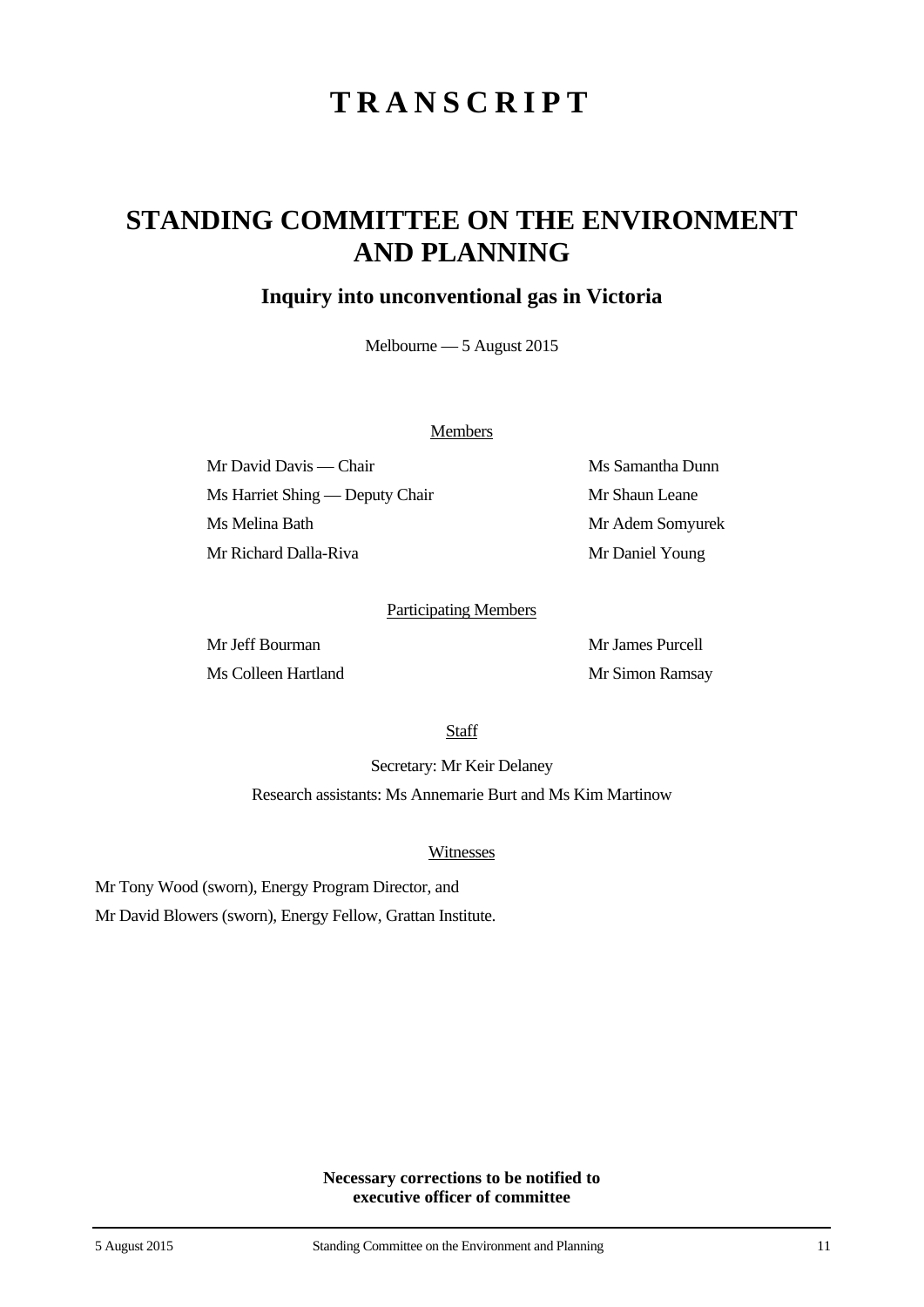**The CHAIR** — I begin by thanking the Grattan Institute for its submission and the material contained therein. If I can ask you to make a short presentation, we will follow with some questions.

**Mr WOOD** — Sure. Thank you very much for the opportunity. Our submission was short, and we did refer to some more substantial reports that Grattan has done on the gas industry, one of which was published in 2013 which fundamentally was a review of the overall gas market in Australia, and the second was looking specifically at the impact of gas price increases on Australian businesses and homes.

The Grattan Institute comes at this issue as an independent policy think tank. We are fundamentally interested in policy. We have no commercial interests in the industry, nor in the outcomes of this inquiry. We have also not commented, and we would not claim to be qualified to comment, on some of the technical issues that are raised by the inquiry, particularly issues to do with the geological formations in relation to the gas resource in Victoria or not, and the same thing would apply to a number of the environmental concerns that are fundamentally concerned with environmental chemistry and so forth. I have forgotten all the chemistry I used to know, so forgive us not getting into that territory.

Fundamentally, I guess, when we have looked at this gas market in Australia, you see a market which has historically been highly stable but is now experiencing several major concurrent shocks. To be frank, I would describe the gas market in Australia as a little bit of a mess. When things are like this you end up with a whole lot of different pressures from stakeholders and vested interests on governments. It is characteristically a small market with a small number of physical points of supply in Australia, a small number of suppliers and a small number of aggregators and retailers.

Victoria has been a leader in market development generally, particularly for the gas industry, although we have been in our published work critical of some aspects of policy in Victoria. The most recent, I guess, would be what was euphemistically called 'gas to the regions' in terms of policy development. Of course the nature of Australia's climate means that household consumption of gas varies widely, and in particular a significant proportion of the gas that is used for domestic purposes is used in the state of Victoria. So Victoria tends to be a bigger deal when markets are going through a dislocation.

In terms of the current and recent changes that are occurring that provide some of the context in which you are doing your inquiry, we have seen household gas prices increase by about 30 per cent in real terms over the last five years. They have not had as much publicity as electricity price increases, of course, but that is only because electricity prices were much higher. If it had not been for that, I would suggest that gas prices would have got more publicity.

Secondly, whilst the majority of that increase has been driven by network price increases due to poor regulatory outcomes, we have not yet seen the impact of higher wholesale prices, and those wholesale prices are yet to play out. Whether they will be two to three times, as some people have talked about and we certainly refer to in our reports, or whether or not some of the more recent downward pressure on regional gas prices will have an impact, who knows? But the peculiar thing about this is not that there are a range of forecasts; it is the divergence of the forecasts that make it even more difficult for people who are participating in this industry, because there are projections of gas prices which are much higher and much lower than we have seen in recent times. So that is a particularly interesting challenge and a very difficult one for an industry and a market.

Export price parity seems to be a real shock. It is certainly the subject of a lot of inquiry, and we also appeared before the ACCC inquiry into the gas market last week. They are looking at some of the issues in relation to what this all means and what is causing it. The one conclusion, of course, is that for the first time the east coast gas market has been opened up to the regional, global gas market. However that happens, those markets are now connected, and that will play out in ways that anyone who thinks they can forecast or give you a forecast of that would be kidding themselves and kidding you, I would suggest. But there are significant market forces which have never been experienced on the east coast of Australia before.

Secondly, we have also got the challenge of climate change. There was an expectation that we would see a significant movement towards gas, and we have not. There are again associated reasons for that.

Finally — and more directly connected to the piece of work that you are interested in in this inquiry — as we have seen, the expansion of one of the triggers for some of the things I have just been talking about is the expansion of unconventional gas in Queensland. The issues that have then flowed out in terms of the other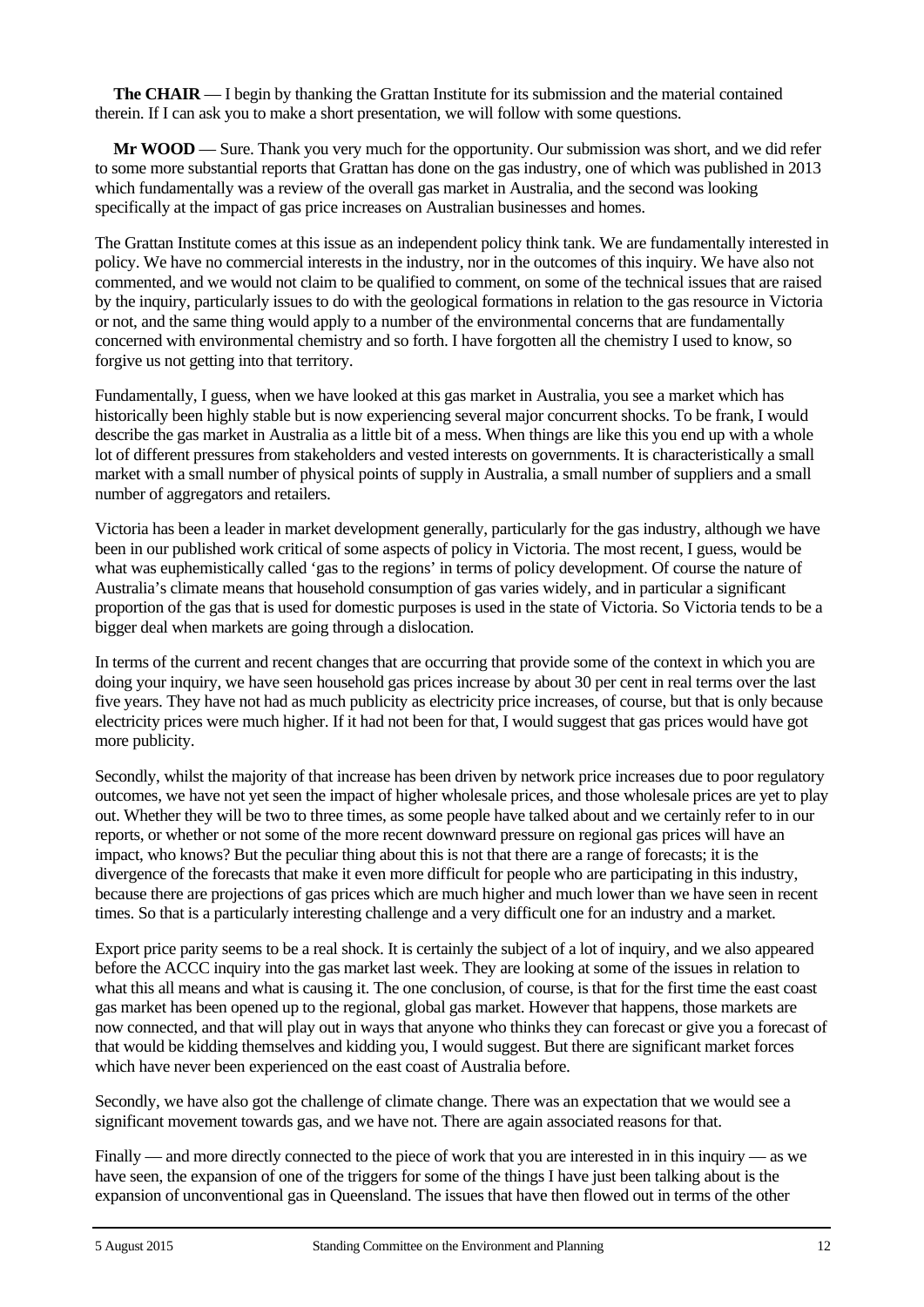states of Australia have not been insignificant in respect of community concerns, and I would suggest that the industry itself has done a particularly poor job of managing those issues both with government and with communities, and they have as much helped to create part of the problem that I think governments are now grappling with.

When we look at this, our conclusion is that there are significant challenges to get gas to market. On the basis of most numbers, Australia is not about to run out of gas anytime soon, and the issue is how you get that gas to the market. There are significant issues obviously associated with the points I have already mentioned. A number of the issues that are relevant to what will happen next are federal government issues, and it is not yet clear how they will play out.

When you come to the Victorian situation — and we have summarised some of these points — it seems to us that, firstly, it is as yet unclear whether there are significant commercially viable unconventional gas resources in the state of Victoria. There has been relatively little exploration of those unconventional gases. At the beginning of my introduction I did point out that I have some history in the gas industry personally, and I vividly recall, when I moved to Victoria, being told by the then state government that we were about to run out of gas. The government was not factoring gas into the future of the state of Victoria. That just shows you that, with respect. I would suggest some people do not understand the way industry measures reserves and resources.

Secondly, Victoria is part of an interconnected east coast gas market, and therefore it is highly desirable that any decision that is made on unconventional gas development in Victoria be part of a national, consistent approach. We have had a number of inquiries. We have had an industry that is going in fits and starts and certainly going aggressively in Queensland, but it is being challenged for good and maybe not-so-good reasons in other parts of the country.

To our view there is an issue to do with this moratorium. Firstly, we made the point that we have been puzzled and have not yet seen a good reason why there would be a moratorium on conventional gas development in the state of Victoria. It just seems somewhat difficult to see why there would be a justification for that, and in the absence of that, why would you, the government, not lift that moratorium immediately?

Secondly, the moratorium that was created has not addressed the concerns of the people, the communities and the environmental advocates who were concerned about unconventional gas; nor has it addressed the issues of industry. The sooner it is resolved, the better in some ways, because what it is doing — certainly in the case of New South Wales and maybe to a lesser extent in Victoria — is creating an uncertainty which means you cannot get on with the next best alternative. If, for example, the government was satisfied that there was a regulatory regime under which unconventional gas could be developed onshore in Victoria, then it seems to us that that would be a good outcome.

An alternative outcome which would equally address the issues would be to ban unconventional gas in this state. Then industry would get on with the next best alternative. There would be consequences whichever way you go, but it is the very uncertainty, it seems to us, which is fundamentally the biggest issue that is being created by the current situation that we have in Victoria.

With those comments I will finish my opening comments, and we will respond to your questions.

**The CHAIR** — Thank you for your submission. I note in your *Getting Gas Right — Australia's Energy Challenge* you talk about there being no market failure. You do not necessarily support the idea of making some reservation or quota for domestic markets. Would you have a different view if those domestic markets were reserved in some way and that was a way of initiating supply?

**Mr WOOD** — I do not quite understand why that — —

**The CHAIR** — If you had a guaranteed market but a reserved market, you may well be able to give a surety of supply on one hand but also have a sure market as well.

**Mr WOOD** — When you look at the resource in Australia versus the demand, there is no shortage of gas. The question is: is the connecting of the two  $-$ 

**The CHAIR** — And the price.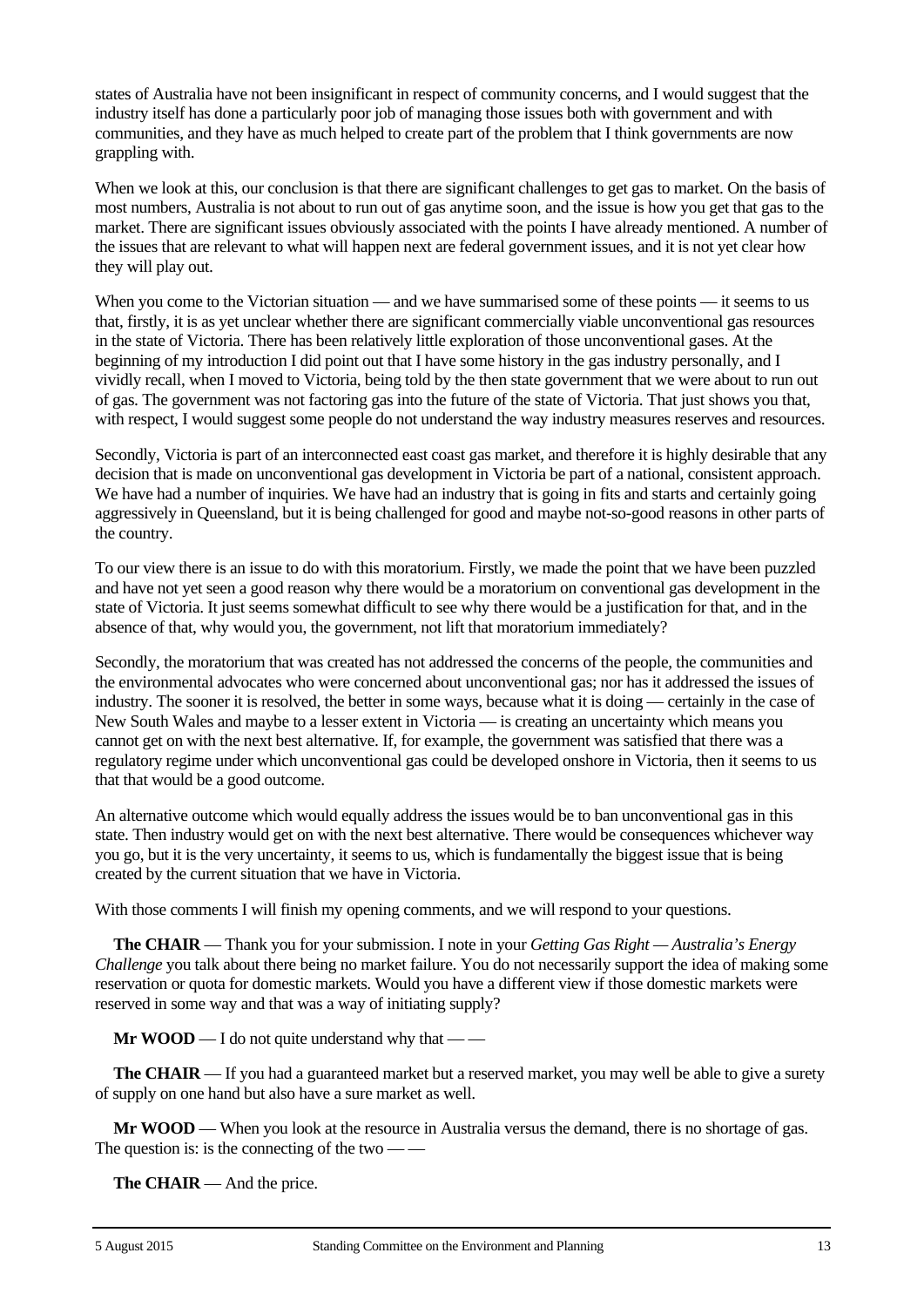**Mr WOOD** — And most of these industries is taking time. There is a price question. It comes down to price. If you accept the shortcut — let us get to that issue — then the debate is around price. One argument would be if you impose the sort of restriction I think you were suggesting or some of the others that have been proposed under the various forms of domestic gas reservation or whatever, effectively what you are doing is providing some form of price subsidy which acts fundamentally as an anticompetitive arrangement. It is basically protectionism.

**The CHAIR** — It is not as anticompetitive as banning it.

**Mr WOOD** — No, that is probably true.

**The CHAIR** — You understand what I am saying.

**Mr WOOD** — I certainly would be careful in terms of saying that it is a preferred policy, but the issue around banning it is to do with the technical concerns and whether the environmental issues outweigh the commercial or the economic issues. The question I think you are raising is more to do with banning it — that is what banning would be.

The issue around do we have enough gas and are we seeing an upwards price pressure on households is yet to come, but in the case of businesses there are a lot of small businesses and small manufacturers in Melbourne and regional Victoria that are seriously being affected by gas price increases. I have enormous sympathy for their situation, but I fail to see that providing a subsidy to domestic gas consumers is necessarily by any means in the interests of the Australian economy. Fundamentally it is just another form of protectionism, and our history suggests that most of the time protectionism does not work. All it does, eventually, as domestic gas reservation policies tend to do, is put up prices and reduce supply in the long term.

Look at Western Australia: that is exactly what happened. Look at Egypt today: that is exactly what has happened. Australia is now looking to export gas to Egypt partly because they imposed a domestic gas reservation policy. If you have got gas, I fail to see how it affects either volume or price.

**The CHAIR** — But if you had gas and the only way to get it out was to supply it to a guaranteed market at a guaranteed price and the alternative was not to supply it at all — —

**Mr WOOD** — Sorry, are you suggesting that the government could ban the export of gas?

**The CHAIR** — No, I am suggesting that if the alternative was to ban gas from conventional and unconventional sources onshore, that is where we are at the moment. The alternative next step beyond that is to allow supply of gas from onshore to a guaranteed reserved market.

**Mr BLOWERS** — But I am not clear what the issue is that we are driving at. There is an outcome, and if there is a problem here in terms of there being a genuine gas shortage, then I can understand what you are getting at. But at the moment we have sufficient reserves in Australia to deal with the demand that is available — —

**The CHAIR** — But you are talking about a price issue as well.

**Mr BLOWERS** — But the price issue if you were to go down a gas reservation route — one of the issues that we saw in Western Australia was by moving to a gas reservation route it effectively puts a barrier on supply, and what that barrier — —

**The CHAIR** — At the moment the barrier is absolute.

**Mr BLOWERS** — At the moment the barrier is absolute, but at the moment we are not facing a specific issue in terms of a gas shortage or a gas price problem. Even the price problem is being driven by international factors and not necessarily by what is happening domestically — —

**The CHAIR** — I get that.

**Mr BLOWERS** — It is not clear why gas reservation policy would provide any particular benefit to Victorians, or Australians more broadly.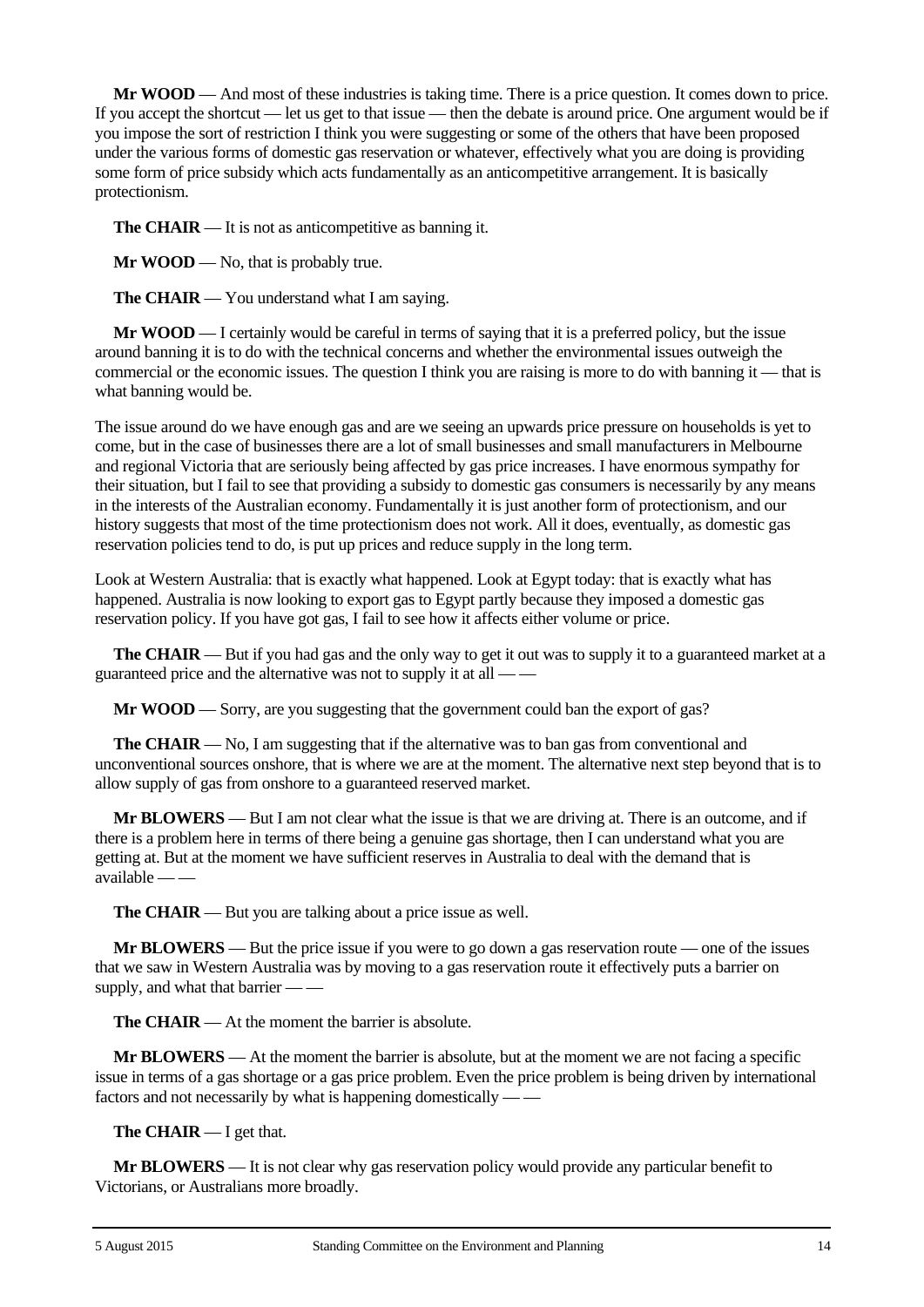**The CHAIR** — It might provide cheaper gas.

**Mr BLOWERS** — I do not think so.

**Mr WOOD** — I doubt it. The evidence would suggest otherwise. It may for a very short space of time, but ultimately it would end up being more expensive gas. That is the evidence.

**Ms SHING** — I am just going to leap in here. Noting your earlier comments about reservation in the context of the Chair's question about whether that would in fact help to smooth prices and ease upward pressure, the BIS Shrapnel report that was referred to by the previous witnesses before the committee this evening — and I am not sure whether you had the benefit of hearing about that — referred to a doubling or tripling, which is again the figure that you referred to at the outset. That was used in the context of a report that has concluded that reservation would in fact have a positive impact on downward pressure or easing of the market for the purposes of domestic gas pricing. Do you have a view or a response to that in the context of the Chair's question?

**Mr BLOWERS** — I do not think I have seen the report.

**Ms SHING** — Sorry, I appreciate that.

**Mr BLOWERS** — It may be the report that BIS Shrapnel did for the Australian Workers Union.

**Ms SHING** — Yes, that is correct.

**Mr BLOWERS** — That is correct. I cannot remember it off the top of my head. It is not a report that I have referenced previously when looking at this subject. I have got to be honest, when we look at gas prices and gas price rises we generally use the model undertaken by SKM-MMA. But my personal opinion is pretty much coming back to what I said. While I understand what the report said previously, I did have some issues with the actual formulation of some of those figures that came out of it, and I think what we said previously in terms of gas reservation is yes, we have seen short-term impacts on price, but in the long term gas reservation policy is effectively a barrier on supply, and that barrier on supply is one of the things that eventually forces up prices.

**The CHAIR** — I think you are missing my general point here, and I will put it to you very clearly. It might be that the quid pro quo for certain risks for Victorians is that they would accept gas from onshore sources, where it is not supplied currently, if they could see cheaper prices. Otherwise they may not.

**Mr WOOD** — I understand the point you are making. I think that would seem to me to be a somewhat devil's bargain.

**The CHAIR** — A political quid pro quo separate from the market.

**Mr WOOD** — Yes. Firstly, one of the difficulties we have in constraining that gas to Victoria, because it is a market which is now physically and financially connected — —

**The CHAIR** — But the state Parliament could quite easily reserve gas onshore in Victoria, which is a Victorian product — —

**Mr WOOD** — So are you suggesting that the gas would not be physically allowed to travel interstate — or financially?

**The CHAIR** — I am asking you the question.

**Mr WOOD** — I do not see how you could do that.

**The CHAIR** — I think you could volume wise.

**Mr WOOD** — I am not a legislator honestly, Mr Chairman, so I would not even attempt — —

**The CHAIR** — I am asking you the question.

**Mr <b>WOOD** — I would think that would be (a) a very challenging thing to do in Australia's current national energy markets, and (b) it would seem to be a rather perverse deal to do to say, 'Look, if the serious issue is' —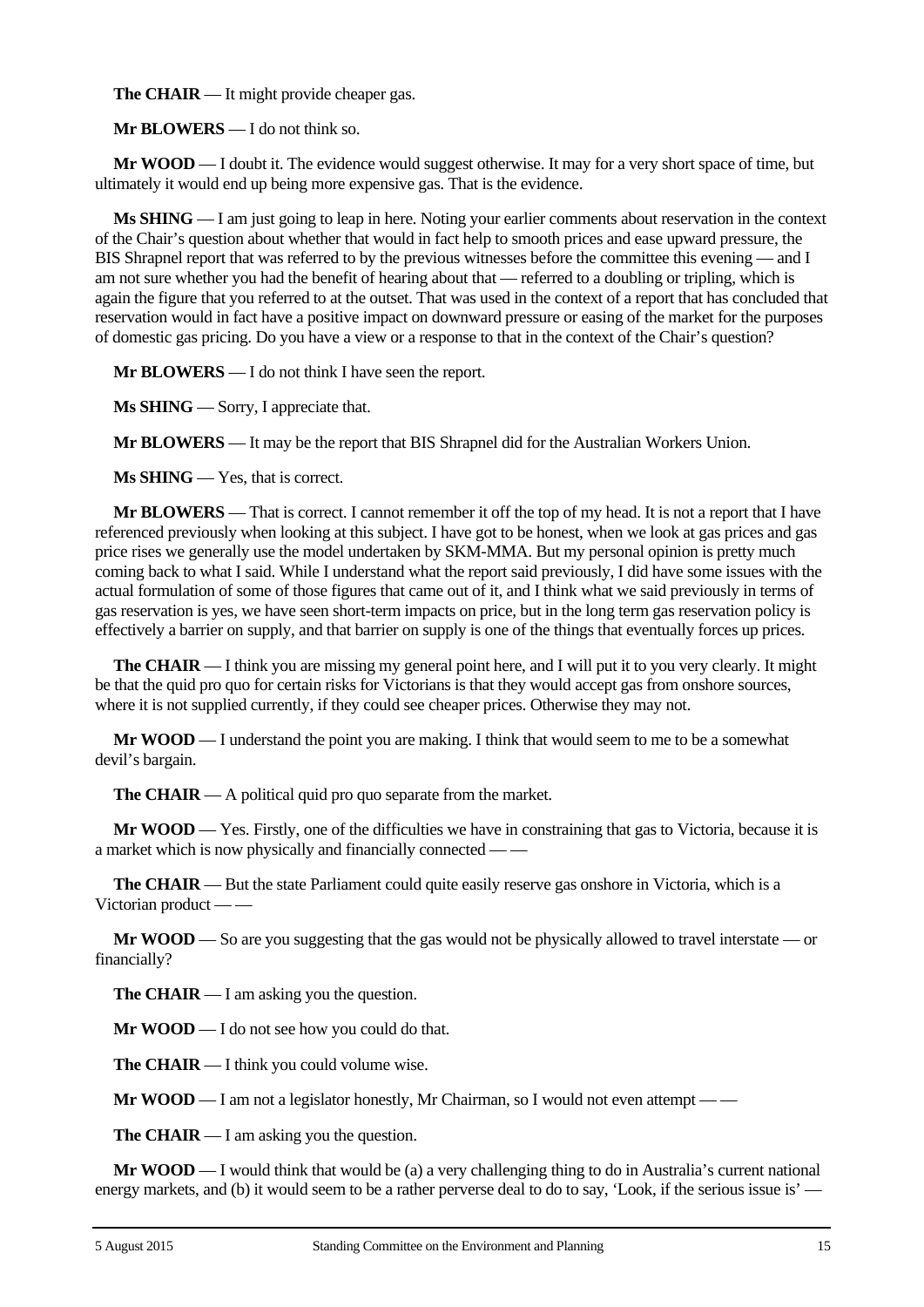I do not necessarily accept this — but 'if the serious issue is we are so convinced about the environmental arguments of this gas that we want to leave it in the ground, but we are prepared to let it come out provide we can get cheaper prices'. That would seem to go against a lot of the fundamental ways in which this country has approached a lot of resources. It feels to me like a very backward step.

**The CHAIR** — I understand your point completely. I am challenging the question, that is all.

**Ms SHING** — Sorry, I did leap in earlier, but I am going to ask a substantive question, if I may. Thank you, gentlemen, for your submission and also for talking to that submission at the outset. I note that one of the objectives of the Grattan Institute is as:

… an independent think tank focused on Australian domestic public policy. We aim to improve policy outcomes by engaging with decision-makers and the community.

It is the last bit that I am interested in — that is, engaging with decision-makers and the community. To that end, I am sure you would be aware of the very polarising elements of this issue and the way in which they have informed public debate here and more broadly. I would be interested from a public policy perspective in any comparisons that you see might be relevant to large-scale public policy challenges that have been experienced, either domestically or overseas, around what might be a tsunami of community resistance to an issue, how that has impacted upon decision-making for a legislature or any sort of decision-making body, and what themes have emerged from a public policy perspective that might inform the committee's understanding of how to deal with the issue in this context.

**Mr WOOD** — I think the particular issue of unconventional gas — and sometimes I even struggle with the term myself — as I am sure you are very much aware, is that there are a whole range of geological structures which are used to define conventional and unconventional gas and all that, so I am not going to bore you with all that pseudo-technical jargon. But I think the particular storm arose around developments of coal seam gas and the particular fracture stimulation technology that has been used for many, many years around the world but only very recently in specific circumstances, and in a couple of cases I suggest in highly questionable circumstances that probably should never have been done in the first place, particularly in New South Wales. There was a particular storm created around that, a congruence of that, with an emerging concern amongst a number of environmental groups that instead of gas being their friend, gas might be their enemy. So there was a view that gas would be part of the climate change solution and then a realisation that if we had a global glut of gas, as was being seen in the United States, suddenly gas would be eating their lunch rather than the other way around. Also you had, not surprisingly — and none of what I am saying is in any way pejorative — people who for good reasons and otherwise were being told that issues to do with their lifestyle in particular parts of Australia were fundamentally going to be threatened.

So you had an unusual alignment of concerns, much more so than, for example, we see today in the people who align themselves against wind farms or against other things in terms of development. A particular example of unconventional gas is in the United States where there was a recognition that there was a range of views, both from industry and the environmentally concerned groups, about what you should do about it, and one way to resolve that eventually became a coalition, and we referred to this in our first report, in which there was fundamental agreement to put together an independent body that would be populated by both sides of the debate to establish some commonly accepted standards.

It starts by accepting that there is a framework within which, in that particular case shale gas, can be developed. It does not start by saying that the risk of this is so high that it cannot be developed. Once you start with that premise, then you can get to a different situation, and I would suggest that that is one of the things we have singularly failed to do in Australia — to find a way of bringing together the people who have done that. One of the things we have done in terms of your comment about public policy is that we have certainly run a number of public forums around our reports and some of the debate, and we have encouraged people from both sides of the debate to come and have that debate openly and try to share that to better inform the community, whether that be in Brisbane, in regional Victoria, in Melbourne or in Sydney. I do not know whether we have had much of an impact on that, because unfortunately I think in many cases people have arrived at the issue having made up their minds — on both sides of the argument, I should say. I think that has been particularly helpful.

The issue now, and in some ways what concerns me, is that because of the way the industry failed to come to grips with this issue soon enough, and they were focused on developing in Queensland and suddenly in New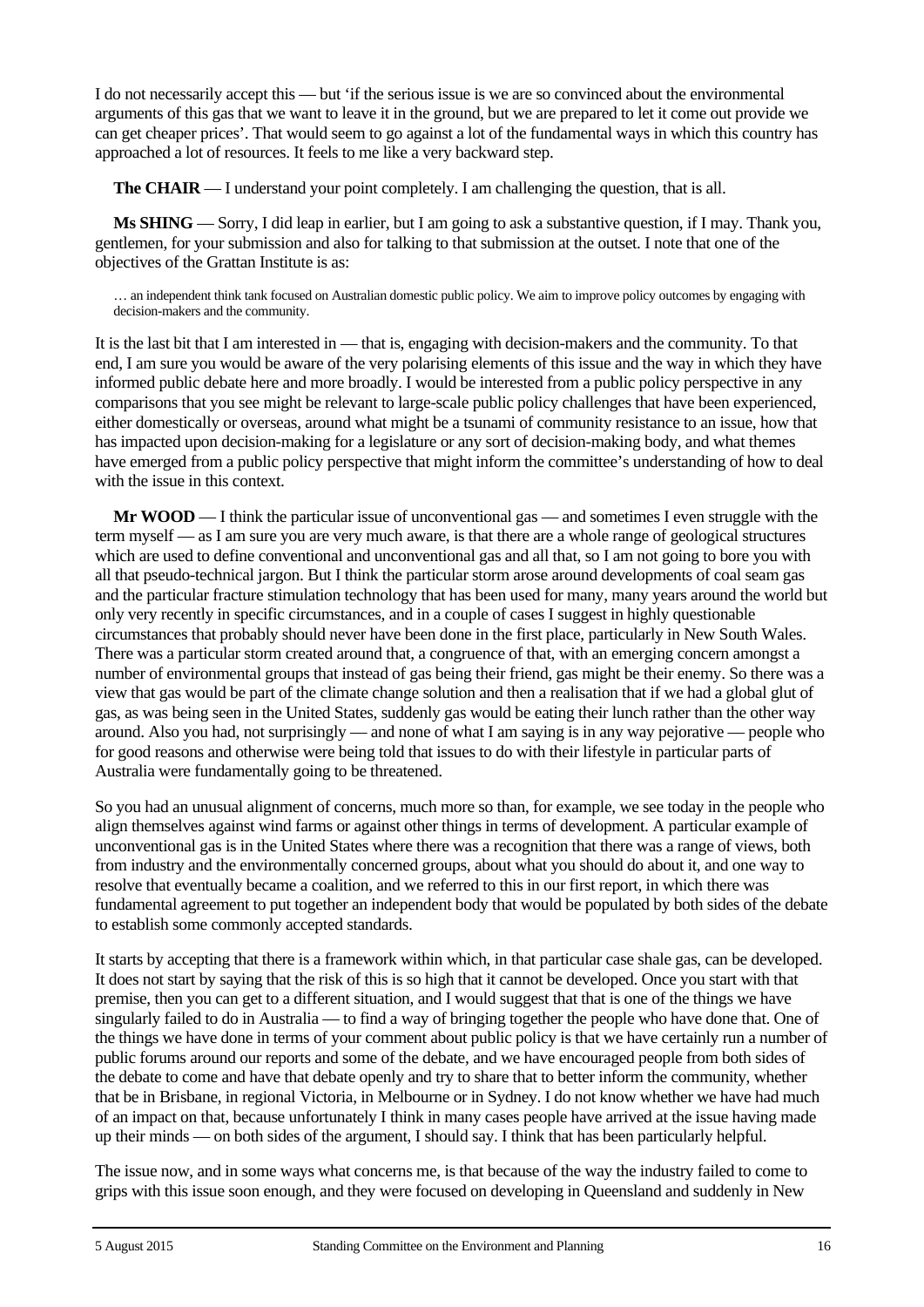South Wales, there was hardly anybody, certainly from any of the major companies, who was looking to develop coal seam gas or fracture stimulation in Victoria or even in Tasmania, where there has also been similar concerns about fracking. The attention was not here.

As a result, the game got away from them, to be honest. I think it is now very difficult for governments to get a serious engagement in which you can have an informed discussion around the merits either way. That is particularly unfortunate. How you then try to go forward from that, it seems to me — the only solution that I can see — is seriously trying to get the environmentalists who have concerns about the industry, the unconventional industry specifically, and the industry to come together and actually have a serious and frank discussion about the issues, because at the moment they are not.

**Ms SHING** — Just in your experience, and as a supplementary question, are there any other areas of public policy where it may have seemed that all was lost in relation to finding that level of common ground — whether it is an environmental issue or a civil rights issue or some sort of issue impacting upon public policy — that in your experience, looking at a range of issues as you do, there has been in fact a capacity to come back from the edge of that precipice of complete difference to find a sense of common ground?

**Mr WOOD** — There has been in some cases. They tend to be more local in the chemical industry — for example, when local communities have been concerned about the establishment of the chemical industry. I can specifically recall an example in Queensland where there was a proposal to establish a very large caustic chlorine plant in Brisbane, and the issue there was that there was a particular airshed. Concerns were about the environmental concerns if there was to be a spill of caustic chlorine, which is particularly nasty — chlorine in particular — because of the nature of the demographics of Brisbane.

In the end the state government got together with a number of councils and it was determined with the absolute enthusiasm of the Gladstone council that the plant should be built in Gladstone. In that particular case the community was very glad to have the development. It was similar to the Chair's comment. There was a 'We'll take it if you won't' sort of debate. It was seen that that was acceptable. In particular Gladstone did not have that same airshed problem that Brisbane had because of the nature of the Brisbane Valley, and the issue was resolved with the full support of the local environmental groups that I recall in Gladstone.

I have to say it was not as poisonous a debate — to use the word poorly — as we have seen, I think, in relation to the way in which this issue has developed in a way that, I would argue, both those who are concerned environmentally and those who are concerned in the industry have not been as full and frank as they could be. That would be my view.

**Ms SHING** — Thank you very much.

**Mr DALLA-RIVA** — Thanks, gentlemen, for your submission. I am trying to get a feel for the initial presentation dated July 2015, where you talk about the removal of the moratorium et cetera, yet when I look at your *Getting Gas Right* report of June 2013, in fact there is very little discussion in relation to Victoria. As I go through it, it is talking about getting gas to New South Wales. It talks about resolving the impasse on coal seam gas — that is on page 30. I am trying not to be selective. You talk in terms of the east coast as being the whole of gas supply rather than particularly Victoria, and then further on you talk about the West Australian gas market and the gas reserves et cetera there being quite proven and probable, around 90 000 petajoules — or 64 per cent of the proven and probable gas reserves of Australia.

It then goes on — which is why I am drawing down to my statement — to 'Let the market operate'. Then you go on to say at 4.41 on page 38:

The Western Australian government should end the gas reservation policy and allow the market to balance supply and demand. Forcing producers to commit to the domestic market could repeat history.

Then you go on:

Too much supply would again push —

down prices —

… This might seem attractive, but artificially low prices are bad for the gas market.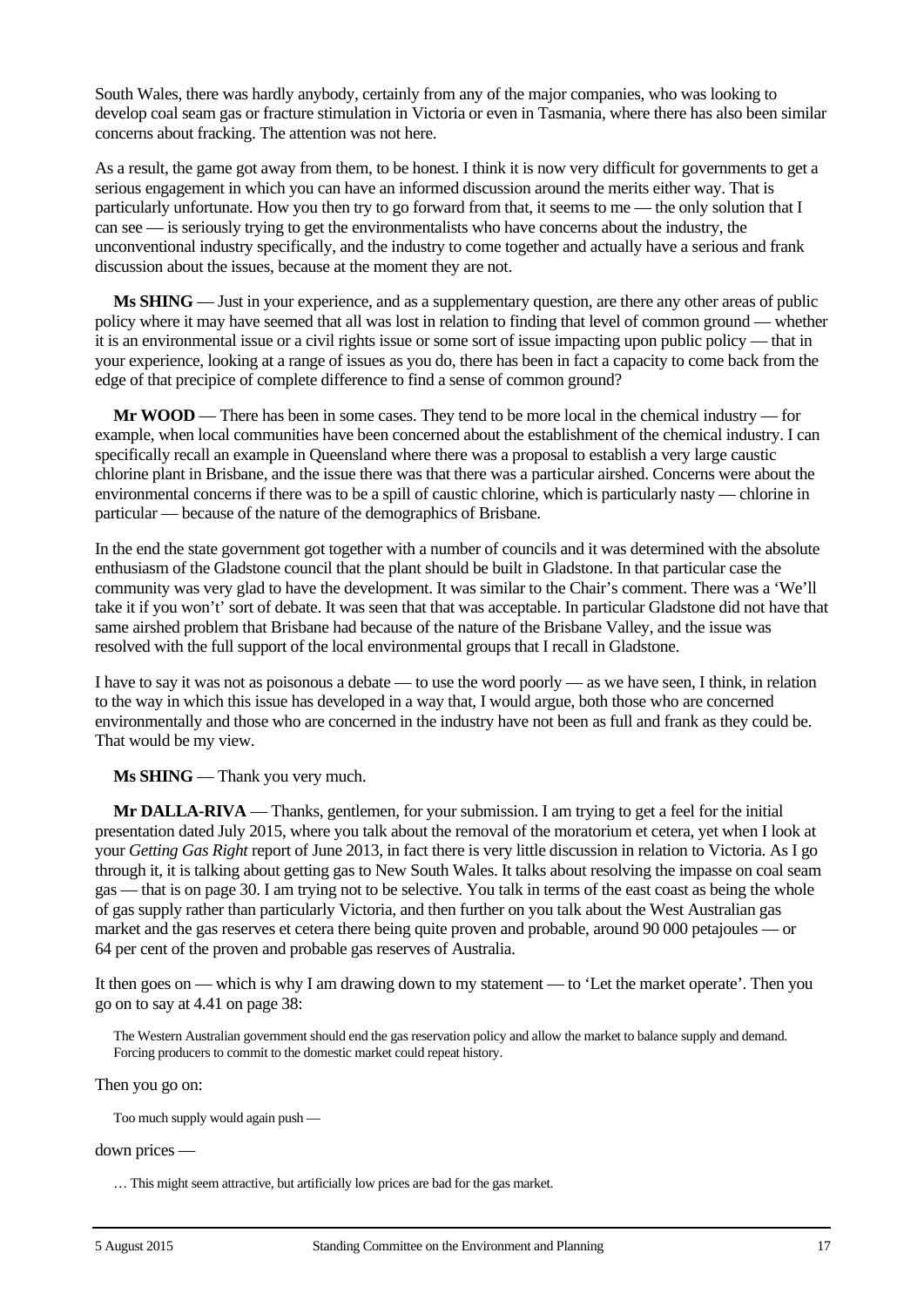I am trying to reconcile the 2013 submission, which was very detailed but spoke more about the reserves in Western Australia. It spoke more about, if anything — the only thing that I saw that perhaps related to Victoria — increasing the pipeline capacity, which is referenced on page 31. It seemed to me in the initial report in 2013 that there was not the desire for coal seam gas expansion in Victoria, and you can correct me if I am wrong. We now have a moratorium, and your latest submission, which is presented today, talks about the need for a lifting of the moratorium. I am struggling to reconcile which report is correct, because one cannot be correct if you are referencing the earlier one as being the foundation for a reason for us to lift the moratorium when there was no justification for it back in June 2013.

**Mr WOOD** — The 30 June 2013 report was fundamentally a report looking at the overall gas situation in Australia. Because there are two physically disconnected markets, you have to talk about them separately and describe what is going on and how the dynamics are playing out. In particular of course, for some of the reasons we have already discussed, the Western Australian example needed to be gone through in some detail because of the particular issues associated with domestic gas reservation policy and how it is played out, because that state has an aversion of domestic gas reservation policy in place.

On the east coast of Australia, as we did, the issue emerging in 2013 was a 'We are going to run out of gas in New South Wales' issue. The question then became 'Is that real, is it likely to be real, and is it appropriate for governments to intervene in some way?'. Our conclusion was when we looked at: first, that was highly unlikely based upon the physical supply of gas; and second, it was highly likely that commercial solutions were more likely to be found under those circumstances than government intervention. No-one at that time was seriously as concerned about gas in Victoria as they were in New South Wales because a number of companies were at the very crux of trying to develop coal seam gas in New South Wales. This is why I find the industry's approach questionable, because they were running the argument that if you do not let us develop this gas, we will run out in New South Wales. Whereas demonstrably New South Wales had not had, except for a trivial amount I would argue in some parts of the state, any of its own gas and yet had never run out of gas before, except in a couple of circumstances where it looked like they might have done when the Cooper Basin facility had some difficulty for short periods of time and the South Australian minister may not been as friendly towards his New South Wales counterpart as he otherwise might have been. That did not happen in the end, obviously.

That was the issue, and that was what we were fundamentally grappling with. The question that any moratorium on Victoria was yet starting to have an impact was less clear or less visible at the time. It certainly was not invisible, but it was not particularly as acute as the issues we were trying to grapple with, one of which was just to explain to the broader community, 'What is all this about?' in terms of the global gas industry.

The second report, however, then started to become much more specific about the impact on consumers, and that is when you start to see issues which are much more pertinent to Victoria, for example, not just on the supply side but on the demand side. The impact on Victorian households of a doubling of the wholesale price is far more significant in dollars per household per year than it is in the other states of Australia. In my case, my gas bill would go up by \$500. For my brother who lives in Brisbane, his gas bill would go up by \$10 for exactly the same increase in wholesale price. We were trying to explain that story, and it seemed to us that there are a number of issues associated with gas in Victoria. Given that a lot of the policy issues are still federal government policy issues, the two that were focused on in relation to Victoria — and this is in common with New South Wales, although I do not think the New South Wales one has actually been called a moratorium – were, firstly, the constraints on and the uncertainties created by allowing development to proceed or not in both states, and secondly, in the case of Victoria, we were critical of the point I made before about the gas to the regions, which seemed to us to have been a particularly poor use of funding. That is not relevant to the issues that your inquiry is addressing, but it certainly was the other issue from a public policy position that had emerged from looking at the Victorian-specific issues in relation to gas.

I would argue that there is not an inconsistency with the reports. The story had developed, as did both the physical and the policy questions related to the gas industry on the east coast of Australia and the Victorian-specific issues.

**Mr BLOWERS** — Just in terms of clarification, in our submission we are not specifically calling for a lifting of the moratorium. I think what we are asking for is that somewhere out of this there is a recommendation to either lift the moratoria or make a decision to ban the unconventional gas industry in Victoria. What we are saying is that the uncertainty created by the moratoria is hurting both sides of the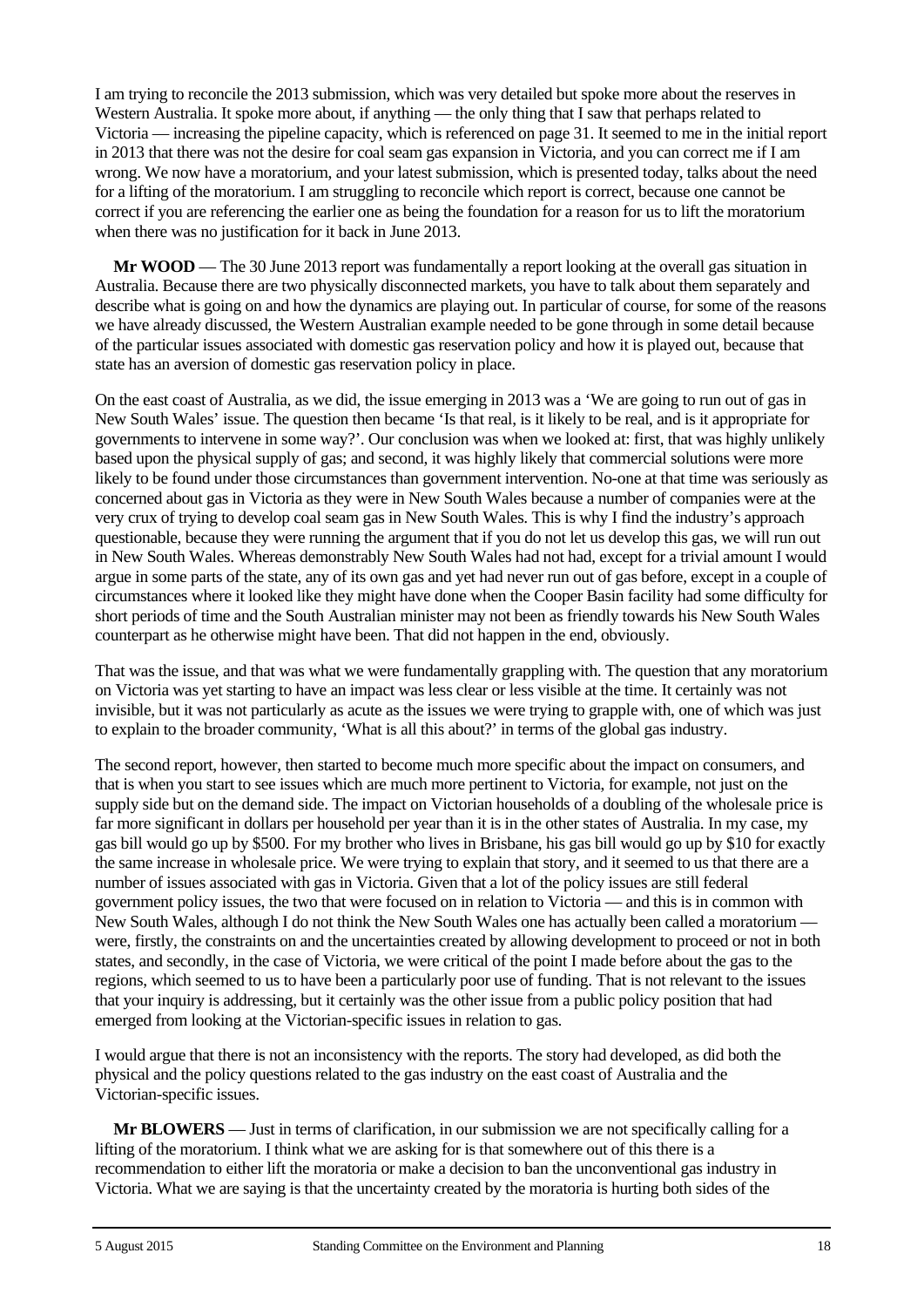argument and that a decision is probably pertinent. What we have called for is a lifting of the moratoria on conventional gas exploration in Victoria, and that is something that is slightly different.

**Mr WOOD** — In our discussions with the previous government — and this was not public in the report, and I would struggle to even remember with whom the conversations took place — on just trying to understand why there would even be a moratorium on conventional gas, we could never get any answer as to why there would even be such a thing. It seemed to us that it was political in the politically logical as opposed to the politically illogical context. There was a view that if we are going to have a moratorium, we should just have a moratorium on all gas. You will have seen, I am sure, in the other responses to your inquiry the arguments where you end up with a very unusual situation in which the same geological structure can be developed if you develop offshore versus onshore.

**Mr LEANE** — Just to follow up on what David just said, when you say that you recommend that there be a definitive outcome, what we have found is that the moratorium has not resolved the concerns of developers, landowners and environments — in fairness it has not in any hearings we have had. That really leaves us, if you are looking at recommending us to take definitive action, with only one course of action, which is to ban it.

**Mr WOOD** — I do not understand why you would come to that conclusion.

**Mr LEANE** — Because these concerns are real. We have conflicting evidence — evidence of the environmental concerns and the landowner concerns, and the polarising evidence you get from the developers. We have not had any definitive evidence that will allow us to say as a committee that this end of the argument is right or any definitive evidence to say this end of the argument is right. That is why I say that getting to a point where we take a definitive decision gives us only one way to go.

**Mr WOOD** — If I were your adviser, I could find you different ways out of that particular problem. For me I could quite rationally see an argument based upon work that has been done, including that which has been referred to already this evening by the chief scientist of New South Wales, and there has been work done in other places, some of which has been done, I accept, by the industry. As in any other industry there are risks to be managed, and they can be managed with an appropriate regulatory structure. It does not mean that there will not be problems, as there have been with just about every industry you can think of, but to suggest that even if there were a problem, as there has been from time to time with coal seam gas development or shale gas development, that those problems are of such a nature that they cannot be remedied in a way that provides minimal environmental damage, I would be staggered from what I have seen if that regulatory regime could not be put in place.

Our only conclusion was that if you decided that that was unacceptable, it would be better to move to that solution quickly. It would be somewhat bizarre, can I suggest, if you banned coal seam gas in Victoria, because you would almost have to think about banning the importation of coal seam gas into the state of Victoria, because again you are faced with exactly the opposite of what we were talking about before — about gas being exported from Victoria. If you do not want coal seam gas, would you also not accept coal seam gas from New South Wales and South Australia? You would be faced with what would seem to be a hypocritical — it would certainly be viewed as hypocritical — outcome in the same way that you do not like nuclear energy but you are happy to buy it from France. It would be a similar sort of argument.

I think you would run into those sorts of things. It may very well be that you decide that the issue are such that you end up in that place and therefore you have to put in place a set of regulatory structures to do that.

**The CHAIR** — You may just free ride. You might want the risks over there and accept the gas over here.

**Mr WOOD** — Yes. There are so many things in the energy industry, and it is not the only industry, where you see unintended consequences of policy. Because of the interconnectedness of the market, both physically and financially, you would have to think very carefully how to create a circumstance in which you did not actually get almost the opposite of what you were trying to do. If that is what you decided to do, I am not suggesting it could not be done, but I think it is a lot more complicated than just saying, 'We will ban coal seam gas and unconventional gas in Victoria'. I would reject the argument that, 'On the basis of we have seen conflicting evidence on this, and therefore the only answer is to ban it'.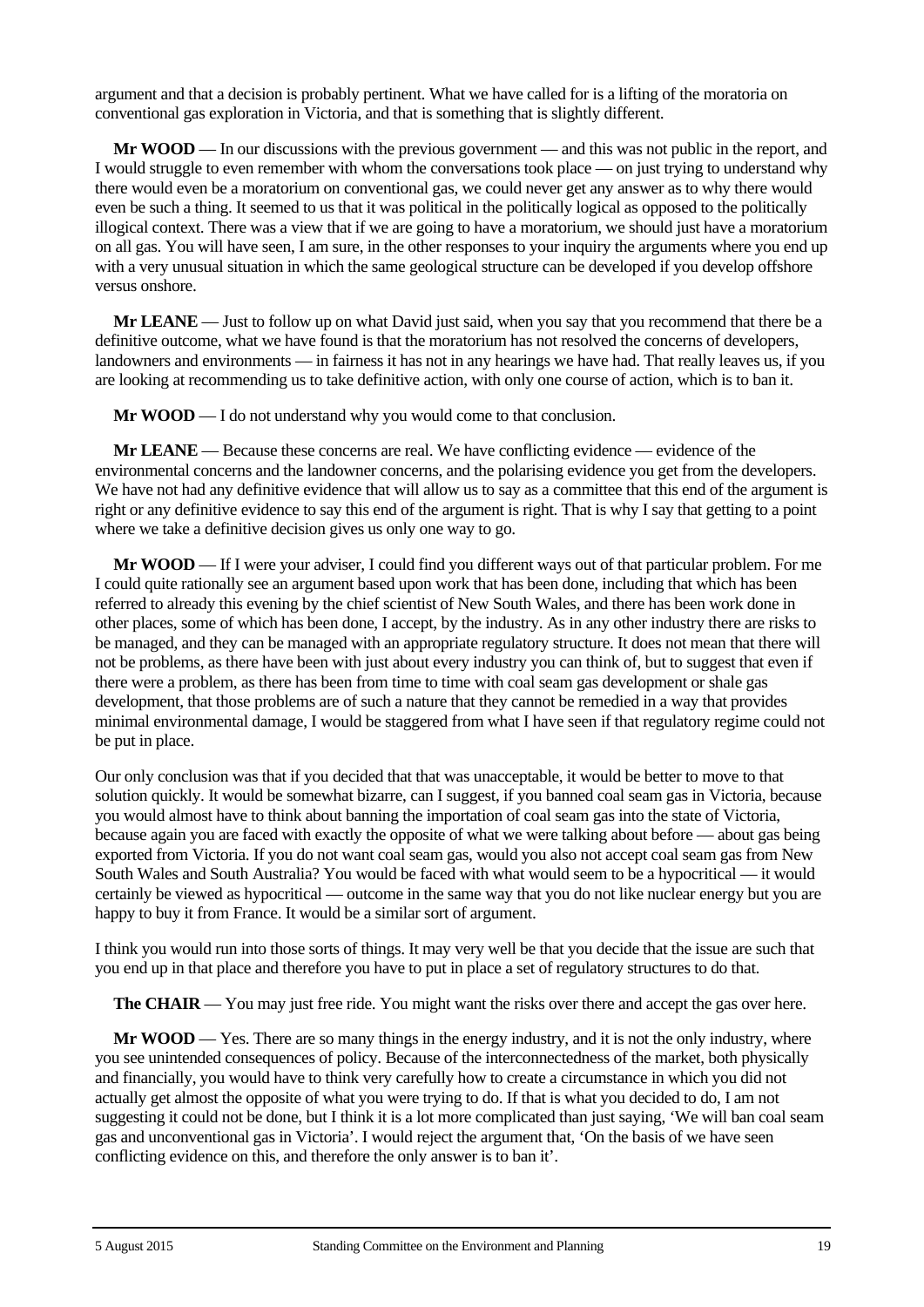I would suggest that many industries in this country have seen the same thing, and there are perfectly sound regulatory structures under which they are managed, there are environmental issues which get managed, and most of the consequences of those. There are certain circumstances where you could argue that the environmental consequences — and not just environmental; I mean aeroplanes falling out of the sky —

For example, people would argue that a nuclear power station catastrophic failure was pretty serious. That may be a reason why we currently have a ban on nuclear energy in this country. It does not seem to me — and I hesitate because I am not putting this forward as a technical argument; I am not an expert — but it seems to me when you look at public policy it is hard to conclude that the evidence is such that would result in you concluding, 'The only thing we can do is ban it'.

**Mr LEANE** — I would argue that when you talk about the interconnectivity of whether we are being hypocritical about coal seam gas coming in the pipeline to Victoria. It may be coming from a region of Australia that is not prime agricultural land that Victoria is, and the reverse economic argument about that land produces more economic value to the state and it may be in another state where you could be in the middle of the desert — —

**Mr WOOD** — That is a perfectly sensible argument, and I think that there have been cases where I would suggest — and this would not be unique to coal seam gas — where resource development in some parts of the country is inappropriate. For example, the idea that you would mine for these resources under Parliament House would seem to be somewhat challenging. I could certainly see a situation where on that basis you would have constraints around certain areas that would be off limits, and I cannot see how the industry could ever argue the alternative. When you look at definitions of prime agricultural land, there may be cases in which the argument is, 'Look, there are some situations where it just is not going to be appropriate'. I think there were certainly cases in New South Wales where that was the case. I would not attempt to give you a map this evening, but I can see how that would make sense.

**Mr YOUNG** — Thanks, guys. What I am interested in is provoking a response from you around the regulatory framework, and you have touched on it a couple of times already. You have suggested that the moratorium should be lifted in conjunction with an appropriate regulatory framework, but we have just heard from a previous submission that there is no framework that would be appropriate in mitigating, or along the lines of mitigating, a negative impact to environmental factors. What would your comments be on that? What would your thoughts be on that? Further than that, do you think the existing regulatory framework was appropriate for the existing gas attraction that we already had in operation?

**Mr WOOD** — Conventional gas?

**Mr YOUNG** — Yes, conventional gas.

**Mr WOOD** — On the last bit demonstrably so. I am not aware of any incident that would suggest that the regulatory framework was fundamentally flawed. There may very well have been incidents in which, as a consequence of what people have learnt from an incident, the regulatory structure has improved. I would almost be surprised if it has not been improved over many years because we have had a conventional gas industry in Victoria for several decades now. The same thing applies to onshore gas development as well.

It would seem to me that the nature of the potential risks that would result from the sort of particular things that might happen, incidents that might happen, are such that, first, you could never — —

Whenever I in my own experience have looked major catastrophic events, often they are multifactorial — that is, three or four things go at once. Some of you would be aware of the Longford thing back in 1998 in Victoria. I have a chart on my office desk that shows exactly the gas flows at that time. That was a result of multiple things. Several things usually have to go wrong. I am not suggesting that things cannot go wrong, but to suggest that this would be such a catastrophic failure that it would result in a situation where you would say, 'We should never have allowed this to happen', I still find it hard to see the circumstances in which that would be a result.

For example, one might be a permanent widespread contamination of an aquifer which was used for agriculture. That sounds pretty horrendous. That is probably about the most extreme I could think of. If that was seriously likely to happen, you would say, 'That's pretty serious'. Is it likely? I think it is extraordinarily unlikely. The evidence is that these technologies have been used for many years in various places and there is no evidence of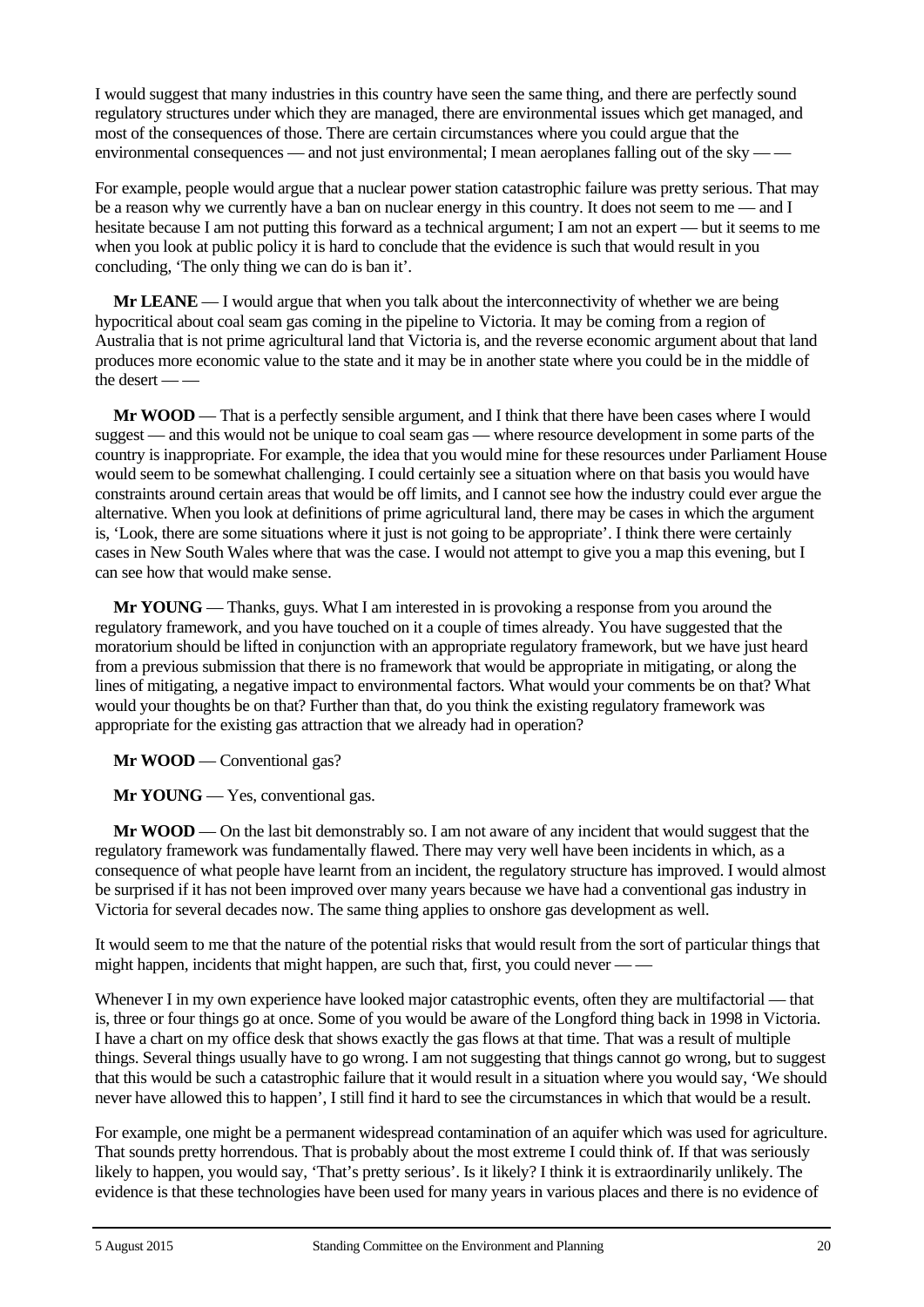that happening. We as a community can track what is going on. It does not suggest that you will not have rogue operators and it does not suggest that things will not happen. I would suggest that you can describe a catastrophic event for many industries, but to suggest it is likely and that therefore it is of such a probability, a fat tail in the way that probability is described is, I think, remote.

**Mr BLOWERS** — I go back to the O'Kane report which effectively came out and said that the risks associated with the coal seam gas industry are not that different to the risks associated with lots of other extraction and mining industries and that those risks can be managed through a proper regulatory framework if that regulatory framework exists. I also make the last point, which is that you cannot mitigate every single risk you are going to come across. That is true for a whole different range of industries as well.

**Ms DUNN** — I just want to go to gas generally. A previous submitter suggested that there is no need for additional gas supply and cited some reasoning behind that view. You have said we will not run out of gas anytime soon. Does that suggest that in fact there is enough conventional gas to supply our needs?

**Mr WOOD** — The honest answer is that nobody knows because it comes back to the question of price. Most likely the world will never run out of fossil fuels of any sort because it will be economic issues; it will not be physical. The question, 'Have we got gas?' is in some ways the wrong question. With respect I would suggest that the question is, 'At what price?'. When you think about deciding to permanently put aside a potential asset, there is a price associated with that. That would mean that there would be a consequence in terms of gas. The other part of the argument which, I think, will become a far more interesting one in the coming decades is, 'Will there be a gas industry in this country?'. I would suggest there is a scenario which is more plausible than a catastrophic failure of an aquifer in which gas becomes for both commercial and environmental reasons no longer a significant fuel in this country. Our last report basically said that even today for the majority of people in Australian households it is cheaper to use electricity. Many people would say, 'I would rather have my gas central heater, thank you much' than stick in one of these reverse-cycle air conditioners — it feels better. There are a whole lot of arguments around why people prefer gas, but on the economics today for most people — —

Most people do not know this, by the way. Most people we spoke to when we did our work thought that gas was cheaper because it used to be. It is not anymore. And it is going to get more expensive.

Secondly, for many industries — presumably the inquiry is as much concerned about manufacturing and industries as it is about households — it is a much bigger challenge because the choices are much more difficult. We spoke to a number of manufacturers in regional Victoria who had not been informed by their supplier that they were facing some price increases and for whom a gas price increase of 50, 80 and 90 per cent over three years, when they had had a stable price for several decades, was an extraordinarily painful event. Not surprisingly, it has resulted in the sort of extremely aggressive approaches that industry has taken with not only state governments but with federal governments about domestic gas reservation, because this is what driving it. It is about a significant, sharp, dramatic uplift in price. In many cases these are industries — the ones we used in our case — where they had just recently spent a lot of money upgrading their facilities.

I think the issue there is more about the economics and is it likely that at least in the short term we might see an economic negative impact if we do not develop this gas? In the long term it is quite likely there is a scenario in which the gas stays in the ground for the reasons I mentioned.

**Ms BATH** — With respect to our Victorian sites, when we are looking at putting wells into the countryside, that countryside is farmed quite intensively and our produce from that farming arrangement we export overseas, and it has a very good reputation for being clean and pure product, into the Asian markets for export, for example. I guess I would like your opinion, and if we talk about policy, about the economic consequences of whether it be a real or perceived threat that that would produce through mining exploration. And I would just like a commentary around the danger or how to minimise the danger of our tarnishing our image.

**Mr WOOD** — This may sound like a somewhat facetious response, but one is to say the electricity we produce in this state is amongst the highest greenhouse intensive electricity in the world and that electricity is used to produce our agricultural exports and we do not seem to have a push back from other parts of the world who do not want to buy our produce which has been produced partly as a result of highly carbon intensive electricity.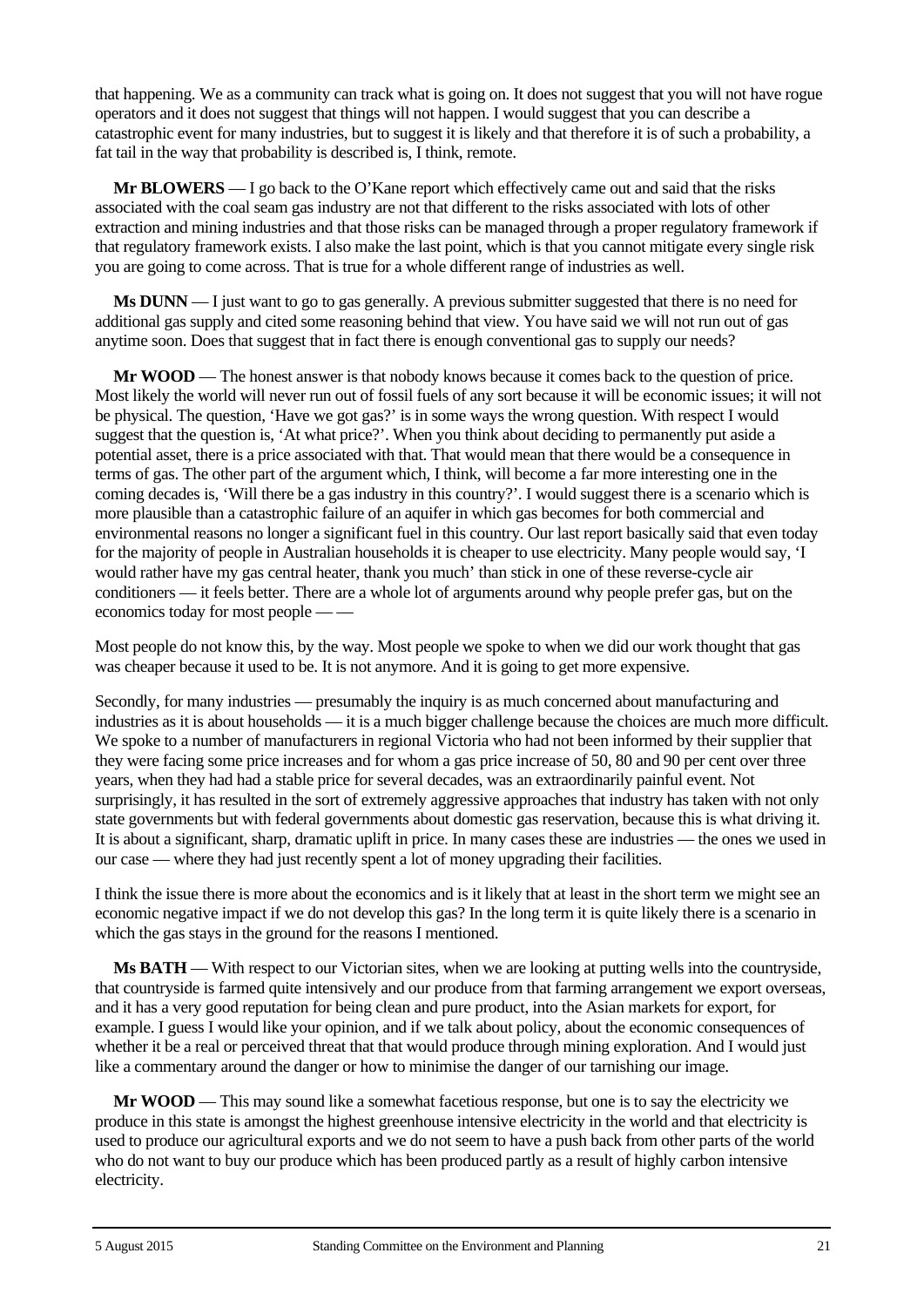The linkage of activity between two products would require some degree of clear connection. In the example I just used, there is no connection except for the fact that they both happen in Victoria. Now that would mean that the question is: is there a situation in which the way in which we extract unconventional gas is likely to contaminate the food? And I have not seen anything that would suggest that that is likely. My understanding is that firstly the materials that are used, even in the situations where fracture stimulation is applied, are not of that nature anyway. If you were spraying these on crops, it might be a different situation, but the consequences in which those would somehow or other enter the food chain seem to be fairly remote, and I would certainly react with concern if I thought that was likely to happen. But I would think it is such a low likelihood — I am not saying that you would ignore it, but I have never heard that sort of connection being made previously.

**Ms BATH** — I guess from my point of view we have heard a number of times that one of the biggest concerns that people would have coming and presenting to us is the risk of damage to aquifers. I am aware that the technology is fantastic with respect to drilling et cetera, but there is still that risk to the land and the quality of the water, so I am just throwing it out there as devil's advocate and in terms of policy around keeping our reputation intact.

**Mr DALLA-RIVA** — It is reputational.

**Ms BATH** — That is it. It is reputational.

**Mr DALLA-RIVA** — Reputation is enormous.

**Mr WOOD** — I think it is an absolutely reasonable question, because it is one, particularly with the markets into which Australia may be selling its food into the future, where that very marketing position may very well become a critical differentiator for us, as it has already for New Zealand, as we know, in the dairy industry. So to be able to sell products that have that aspect to them, that would be important. You then come back to the technology and the science, it seems to me, and it certainly would not be for us to presume that we know enough about the potential for an aquifer to not just be contaminated but to be contaminated in a way that those materials would enter the food chain.

My understanding is that the way in which you would regulate would ensure that the injection, the fracture stimulation, firstly, is done in a way that you effectively make that highly unlikely. Secondly, the very agriculture industry on which we are dependent in this country and which you have just been describing uses many fertilisers and chemicals which could just as easily enter the food chain, and we find ways to manage that in a way which seems to be fine. I do not see why this would be any different, to be honest.

**Mr RAMSAY** — It will be a quick one, Chair, because I appreciate that we have been here for some time. I was interested in getting a response, given that basically you are a public policy organisation. I come from western Victoria. It probably has some of the richest coal veins in the state, and it probably has one of the most sensitive communities, running from Geelong to Warrnambool, in relation to fracking. Most councils have taken a very strong position of no fracking, and quite frankly the communities would prefer a nuclear power plant in their midst rather than a coal seam gas exploration drilling rig. That is what government is faced with in relation to political sensitivity.

**The CHAIR** — We will let you advocate that, Simon. We are not.

**Mr RAMSAY** — The VFF has called for a five-year moratorium and a right of veto. As we have heard today, Environment Victoria have made some strange connection between use of gas, greenhouse gas emissions and climate change. You can sort of see where that argument boils away to. Is there any point in furthering a moratorium, given the science and the information we know, as against what purely the community sentiment is in relation to the fear of contamination of waterways, protection of food, branding of agriculture et cetera?

Realistically, forget the science and forget the good public policy. At the end of the day we have a community that is very nervous and sensitive about coal seam gas exploration in Victoria, and we have local councils all getting together talking about 'no fracking' and 'no-go zones'. We have an agricultural industry that is equally nervous about contamination of waterways and protection of food and branding overseas. We have developers seeing some economic wealth opportunity, and local business because agriculture uses a lot of gas too in its processing, such as milk companies et cetera. So where do you foresee, maybe, there would be some public support for a balance, if any?